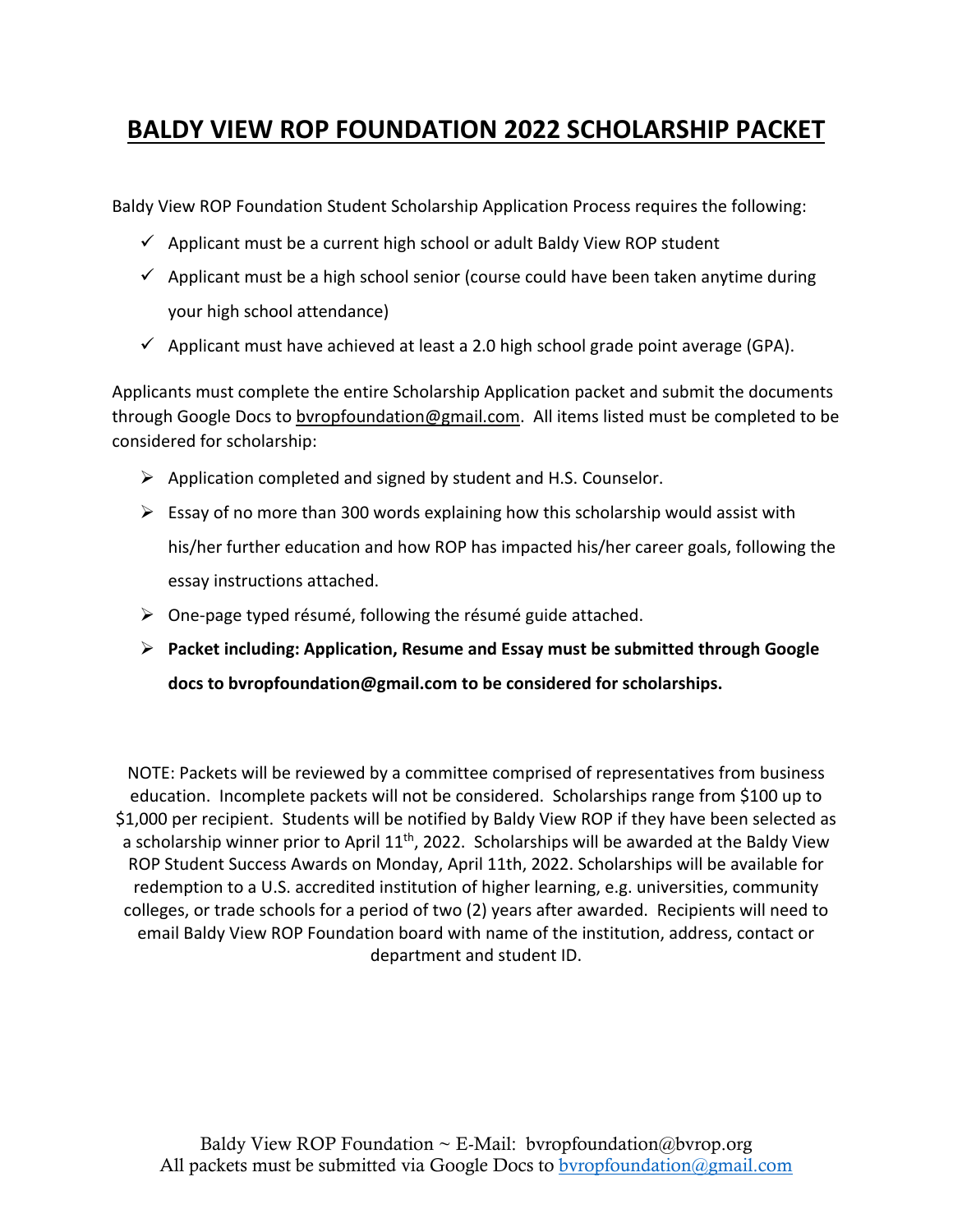# **Baldy View ROP Foundation Student Scholarship Application – Deadline is February 4, 2022**

| NAME:                      |                       |
|----------------------------|-----------------------|
|                            |                       |
|                            |                       |
|                            |                       |
|                            |                       |
| <b>CURRENTLY ENROLLED:</b> | IF NO, DATE COMPLETED |

*Disclosure of Career Technical Education Information Permission is hereby granted to share information regarding my Career Technical Education, including courses completed and areas of competency, with employers, ROP teachers and the ROP office. I hereby declare the information given is true and complete to the best of my knowledge.* 

Signature of Student **Date** 

*I certify that this student has achieved at least a 2.0 grade point average.* 

Signature of High School Counselor **Date** Date

\_\_\_\_\_\_\_\_\_\_\_\_\_\_\_\_\_\_\_\_\_\_\_\_\_\_\_\_\_\_\_\_\_\_\_\_\_\_\_\_\_\_\_\_\_\_\_\_\_\_\_\_\_\_\_\_\_\_\_\_\_\_\_\_\_\_\_

\_\_\_\_\_\_\_\_\_\_\_\_\_\_\_\_\_\_\_\_\_\_\_\_\_\_\_\_\_\_\_\_\_\_\_\_\_\_\_\_\_\_\_\_\_\_\_\_\_\_\_\_\_\_\_\_\_\_\_\_\_\_\_\_\_\_\_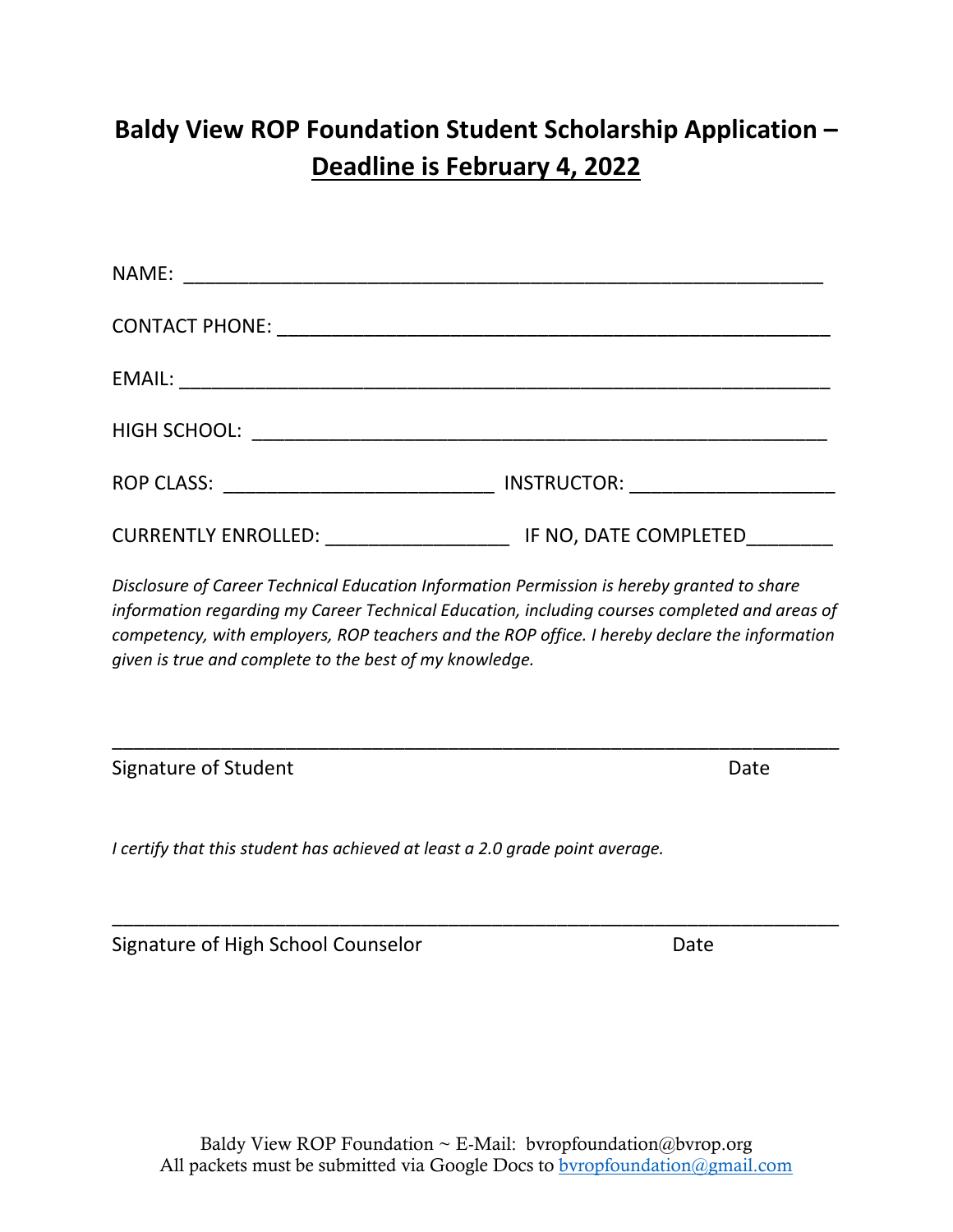## **Baldy View ROP Foundation Student Scholarship Essay**

Each candidate is required to submit an essay telling the selection committee about themselves. Share why you choose to take a Baldy View ROP class and what class you selected. What did you take away from the experience and how has participating in ROP impacted your education and career goals. Lastly, how you would use this scholarship to further your

#### education

- $\triangleright$  Essays should be 300 words or less
- ➢ Must be Double-spaced
- ➢ Must use 10-12-point Font (Times, Helvetica or Arial styles only)